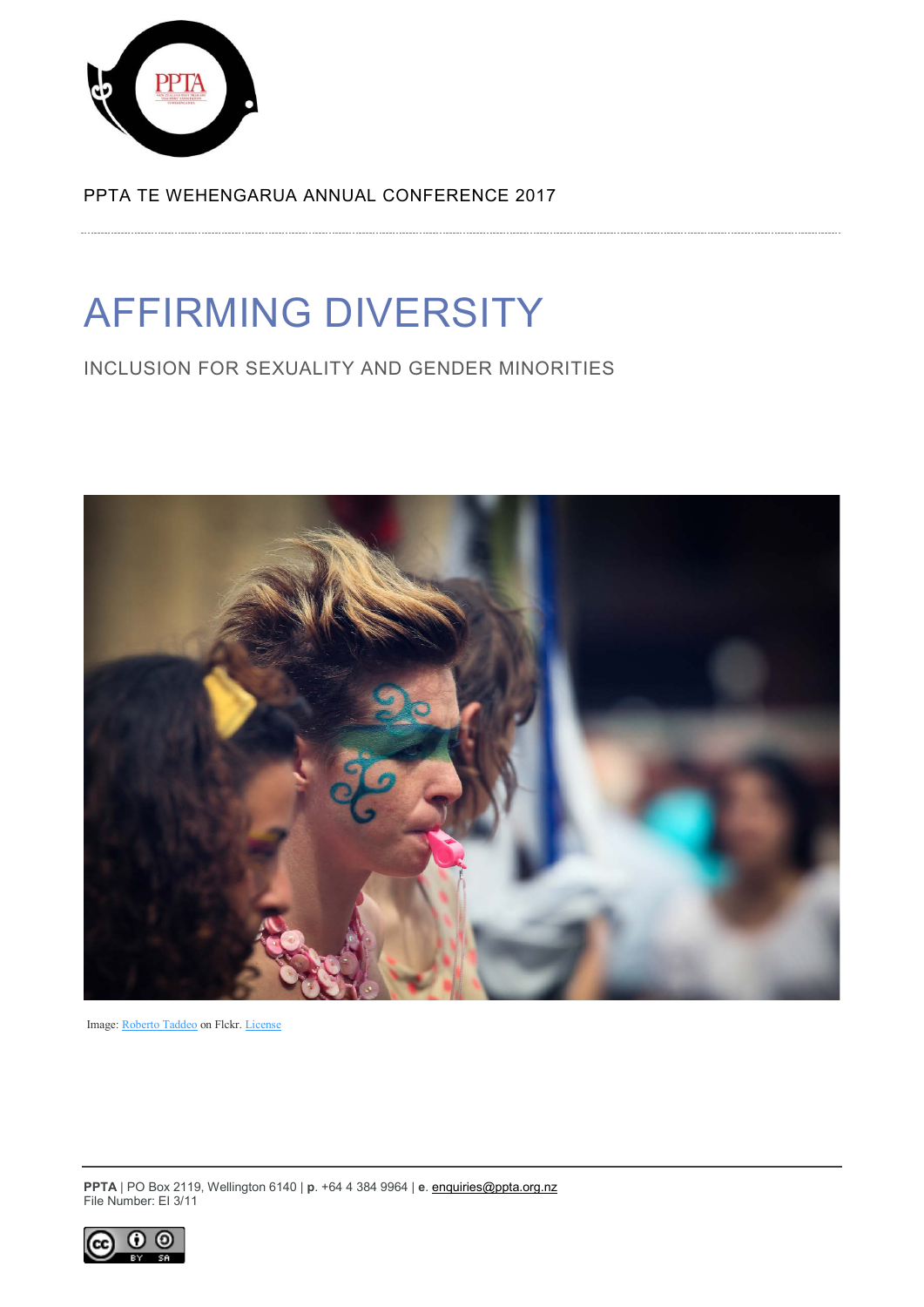This paper updates members about the continued work of the Rainbow Taskforce. It includes a summary of the work of the group since it was formed in 1993 and makes suggestions for the next steps in our work to make schools more inclusive of minority genders and sexualities. Safe inclusive schools are important for the wellbeing of both teachers and students and the recommendations would have a significant impact on both. This paper discusses areas of concern and highlights the need for proactive leadership and best practice models that ensure schools are meeting the needs of their students and providing safe workplaces for staff.

# <span id="page-1-0"></span>**RECOMMENDATIONS**

- 1. That the report be received.
- 2. That PPTA urge the government to require the Ministry of Education to issue clear guidelines to schools on best practice for safe schools for students and staff of minority genders and sexualities.
- 3. That the PPTA continues to support schools to be safe and welcoming environments for students and staff of minority genders and sexualities.
- 4. That PPTA demonstrates leadership by working to meet the Rainbow Standard by December 2018.
- 5. That the executive consider a claim for the 2018 STCA round to eliminate gender biased language in STCA section, 6.3 Parental Provisions and subsequent to this a similar claim in section 5.2 in the ASTCA.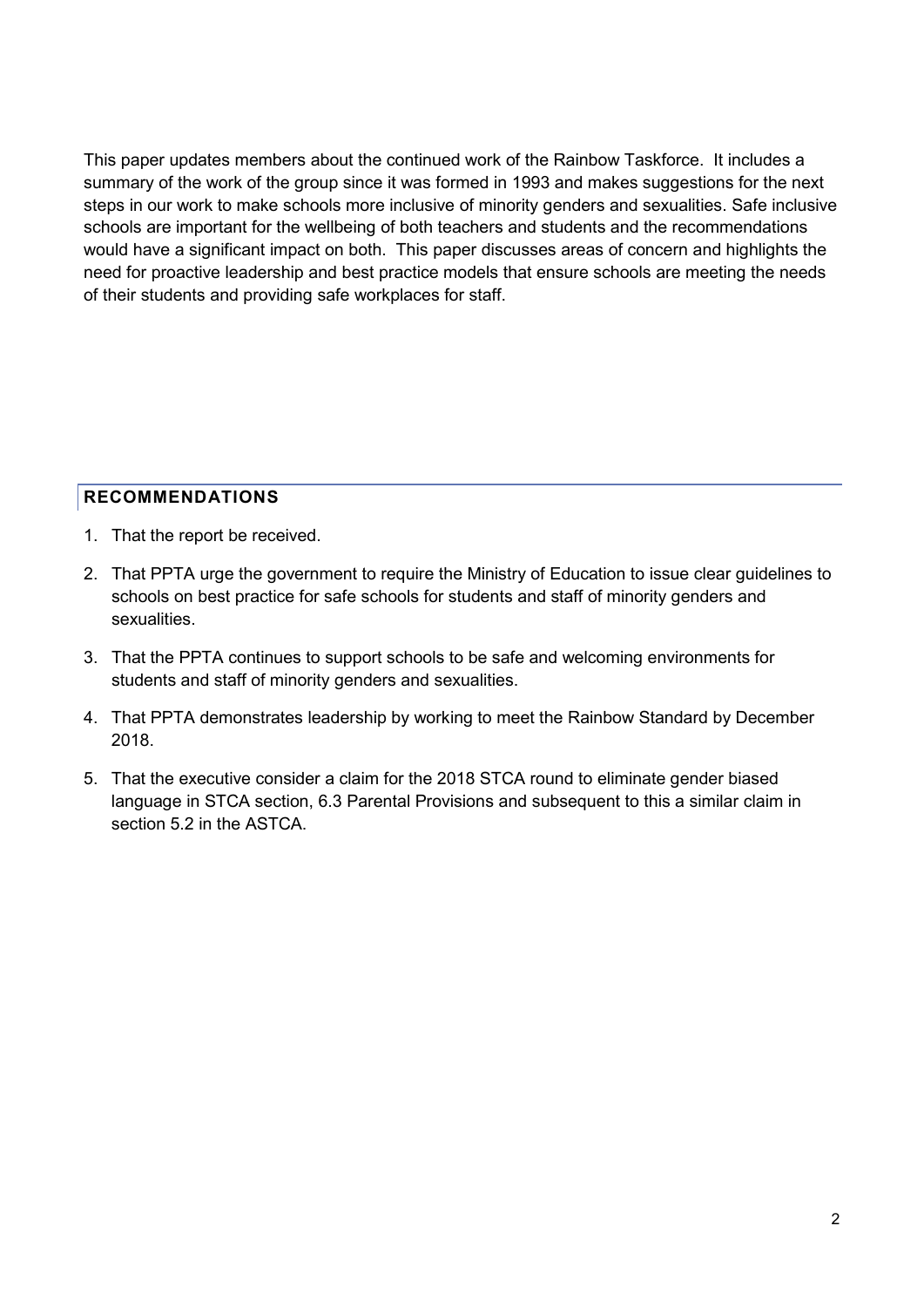# <span id="page-2-0"></span>**CONTENTS**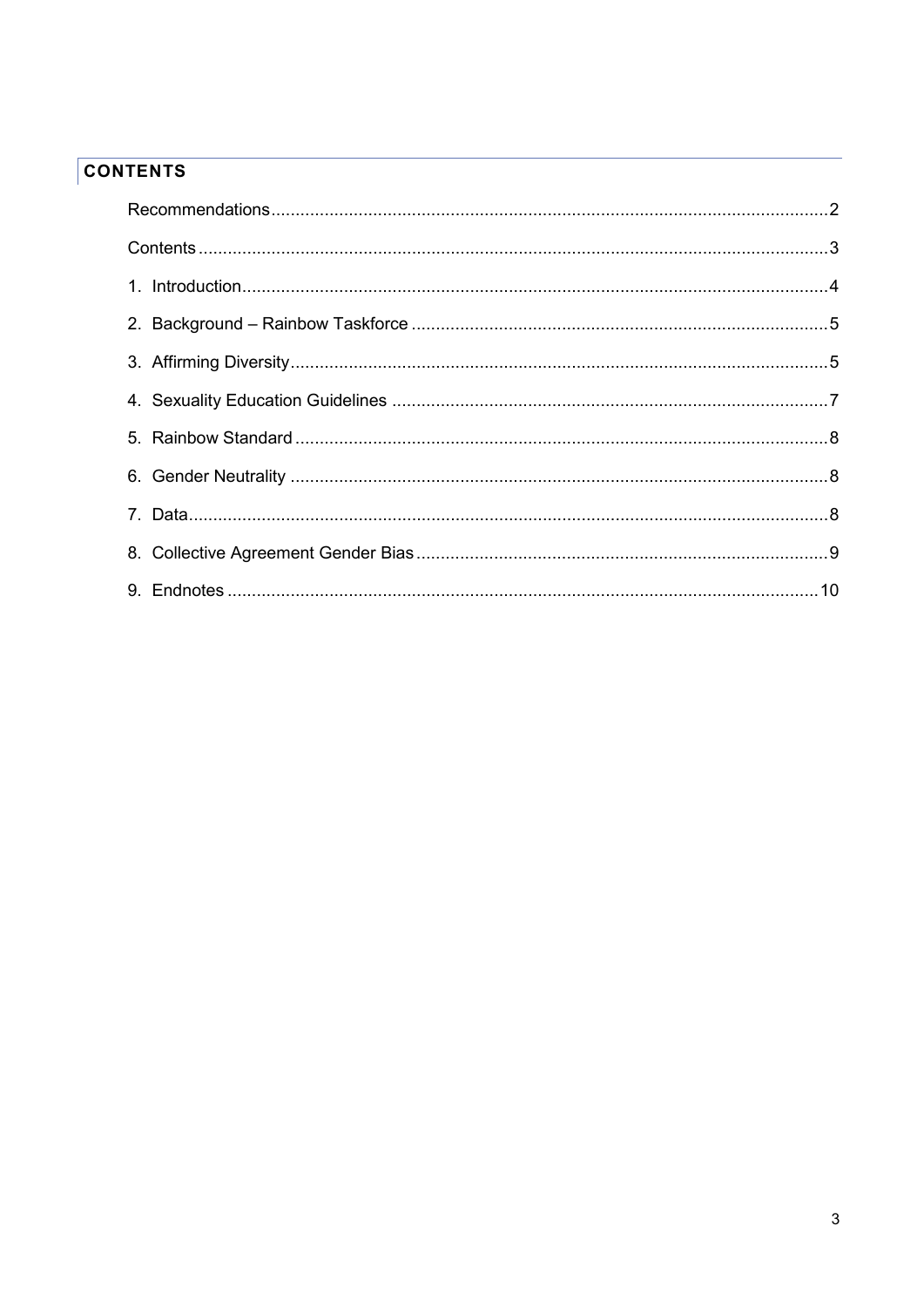#### <span id="page-3-0"></span>**1. INTRODUCTION**

- [1](#page-3-1).1 There is a range of evidence<sup>1</sup> confirming that young people who identify as sexuality and gender minorities experience a range of issues in schools. These students struggle to fit into traditional models of schools where norm-based practices often exclude diverse sexualities or gender. These students often experience low levels of self-esteem, occasions of bullying (in some cases at a high level of frequency), issues with wellbeing, and trouble with feeling secure and safe at home, let alone at school. Disproportionate numbers of gender and sexuality minority students are leaving school early and ending up in alternative education streams.
- 1.2 For sexuality and gender minority PPTA members, a range of risks need to be considered. Historically, PPTA help has been sought by LGBTIQ+ (an umbrella term that covers all minority genders and sexualities including, but not limited to, lesbian, gay, bisexual, transgender, takatāpui, intersex and queer) teachers who are being bullied by students for their perceived or actual sexuality or gender identity. Issues around privacy and information sharing have arisen from situations where staff members have been outed by other staff. Additional concerns have come from camps or overnight trips and sleeping or supervision arrangements. Teachers who are transitioning may experience additional issues around dress codes and bathrooms.
- 1.3 A lack of leadership from the Ministry of Education has led to a fragmented approach by schools in support of gender and sexuality diversity. Many schools have made illinformed decisions due to a lack of clear guidance. Equally many schools have led the way with dynamic decision making, demonstrating the ability to be flexible in their support of individuals. PPTA's observation of the state of sexuality and gender diversity support is that there is some excellent practice taking place, but equally many schools which have barely begun on this journey. It should be noted that the characteristics of any school (i.e. decile, ethnic make-up, secular status etc.) do not correlate with any particular status in terms of how well they are catering for diversity. At the same time, one school characteristic, limiting students to a single sex, does bring up additional issues of complexity for students of diverse gender identities.
- 1.4 A lot of school policy is written from the perspective of gender norms and heteronormative expectations that fail to take into consideration the vibrant diversity of sexual or[i](#page-9-1)entations and gender identities.<sup>1</sup> Work in this area needs to be approached with respect and care for individual identities. Issues with confidentiality and informed consent can occur when a values based approach is absent.

-

<span id="page-3-1"></span> $<sup>1</sup>$  See section 7 on data.</sup>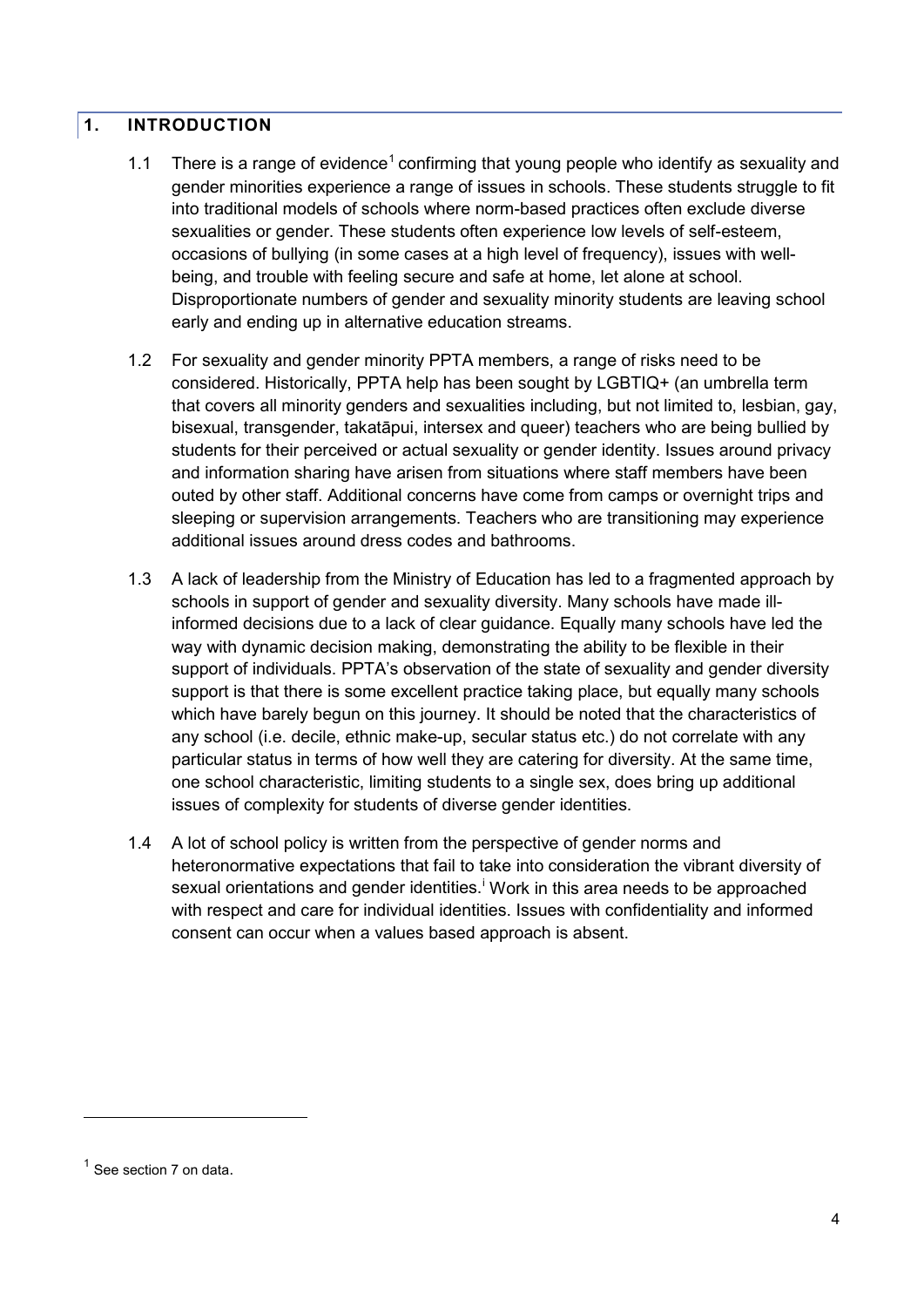# <span id="page-4-0"></span>**2. BACKGROUND – RAINBOW TASKFORCE**

- 2.1 PPTA has a longstanding commitment to diversity. In 1993 the Rainbow Taskforce (originally called the Safe Schools Taskforce)<sup>[ii](#page-9-2)</sup> was initiated with sexuality and gender diverse members making up the group. The initial focus was to support the needs of rainbow members of PPTA. Over time, the group's focus has developed to include focusing on the needs of students as well. Often the needs of students and teachers overlap, because a safe school for rainbow students is usually a safe school for rainbow staff.
- 2.2 The first edition of PPTA's guidelines *Affirming diversity of sexualities and gender identities in the school community* was released in 2002. Since 2012 the taskforce has also presented a 'Safer Schools for All' workshop in over 70 schools around the country.<sup>[iii.](#page-9-3)</sup>This workshop is presented by queer PPTA staff and members, and is available free to any school at the request of the senior leadership team.
- 2.3 Earlier this year in May an updated version of the guidelines was released to a media flurry as the public were faced with the idea of gender neutrality and why this is such an important aspect of future-focused schools<sup>iv</sup>. It was gratifying to note that the vast majority of the responses were very positive.
- 2.4 The Rainbow Taskforce continues to be dynamic to the needs and requirements of issues in this area and is committed to creating fundamental change to ensure safer schools for all students and teachers.

# <span id="page-4-1"></span>**3. AFFIRMING DIVERSITY**

3.1 This paper is promoting the need for the government to require the Ministry of Education to issue clear guidelines to schools on best practice for safe schools for gender minority students. In this section of the paper, we will briefly unpack what issues currently require clarification and leadership to ensure safer schools for all. For more information on these ideas, members should consult the PPTA publication *Affirming diversity of sexualities*  and gender identities in the school community<sup>[v](#page-9-5)</sup>. These areas need clarity and guidance over what is best practice, and leadership would involve setting targets from a forward thinking and proactive government.

#### 3.2 LANGUAGE

3.2.1 Inclusive language is important to ensure people of diverse genders and sexualities feel welcome. Conversely, harmful language like homophobic, biphobic and transphobic terms can have a harmful effect on not just individuals, but the wider culture of any workplace or school environment. Regular professional learning on this matter is important to expand the understanding of teachers and enable reflection on the importance of the language we model in the classroom, as well as how we regulate and respond to the language of our students. Ensuring funding for organisations equipped to deliver professional development to schools on inclusive language is one way that the Ministry of Education could address this. Furthermore, ensuring that language used in all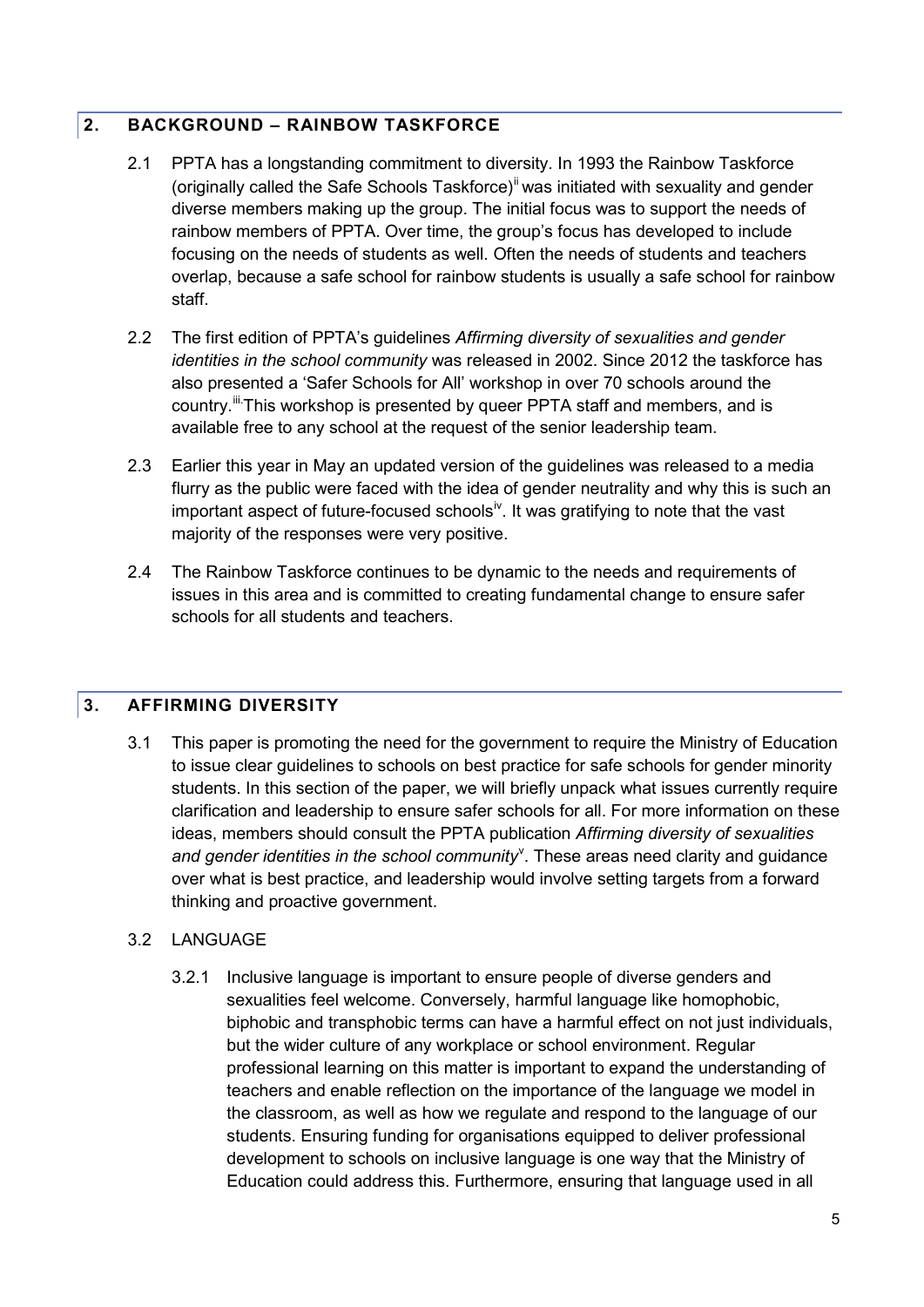guidelines and instructions to schools models the inclusive way that policy should be written is important as well.

# 3.3 TOILETS AND CHANGING FACILITIES

3.3.1 Toilets and changing facilities contain additional challenges for gender and sexuality minority students. These environments can be unsafe for students who do not conform to binary views of gender. Earlier this year the issue received significant media attention when the PPTA advocated for gender neutral options to be available in all schools. The Ministry of Education has been reluctant to share clear guidelines on this, instead deflecting the decisions back to schools and their communities. This avoidance is putting off a significant need which could be addressed by ensuring all new school buildings have a gender-neutral bathroom option, or that all schools have this in their mid-term planning.

# 3.4 UNIFORMS

3.4.1 Another area where a binary approach to gender can lead to exclusion is uniforms. Traditional approaches to uniform can be harmful for students who do not conform to gender norms. Once again, the Ministry of Education has deflected decisions around uniform back to schools and their communities whereas taking a leadership role on this issue would require them to publish clear guidelines that ensure uniforms are not discriminatory. $\mathbf{v}^{\mathsf{N}}$  This is simple to do, by simply having a uniform that involves a range of options and no gender demarcation of any of the options.

#### 3.5 INFORMATION SHARING AND PRIVACY

3.5 1 For sexuality and gender minorities there are a range of challenges around information sharing and privacy. Some PPTA members have experienced being 'outed' by colleagues to other students or through the job application process. Some students participating in their school's diversity group or Queer Straight Alliance have been photographed and had their attendance shared on social media. Some students have had information shared inappropriately when they changed schools. These examples capture just some of the situations where information sharing and privacy are problematic. On this matter more dialogue needs to occur to ensure the correct support is in place to ensure that information sharing and privacy of sexuality and gender minority students and staff are respected.

#### 3.6 OTHER AREAS

- 3.6.1 There are other areas lacking best practice guidelines and proactive leadership. PPTA members who come out as transgender and transition at school may face considerable challenges. This is linked to the above areas including staff dresscodes, pronouns and gender indicators on schools' internal databases, toilets and changing facilities, and the sharing of private information.
- 3.6.2 Other areas of school life where gender is often approached in a binary way are also problematic. School camps are an area where sleeping arrangements may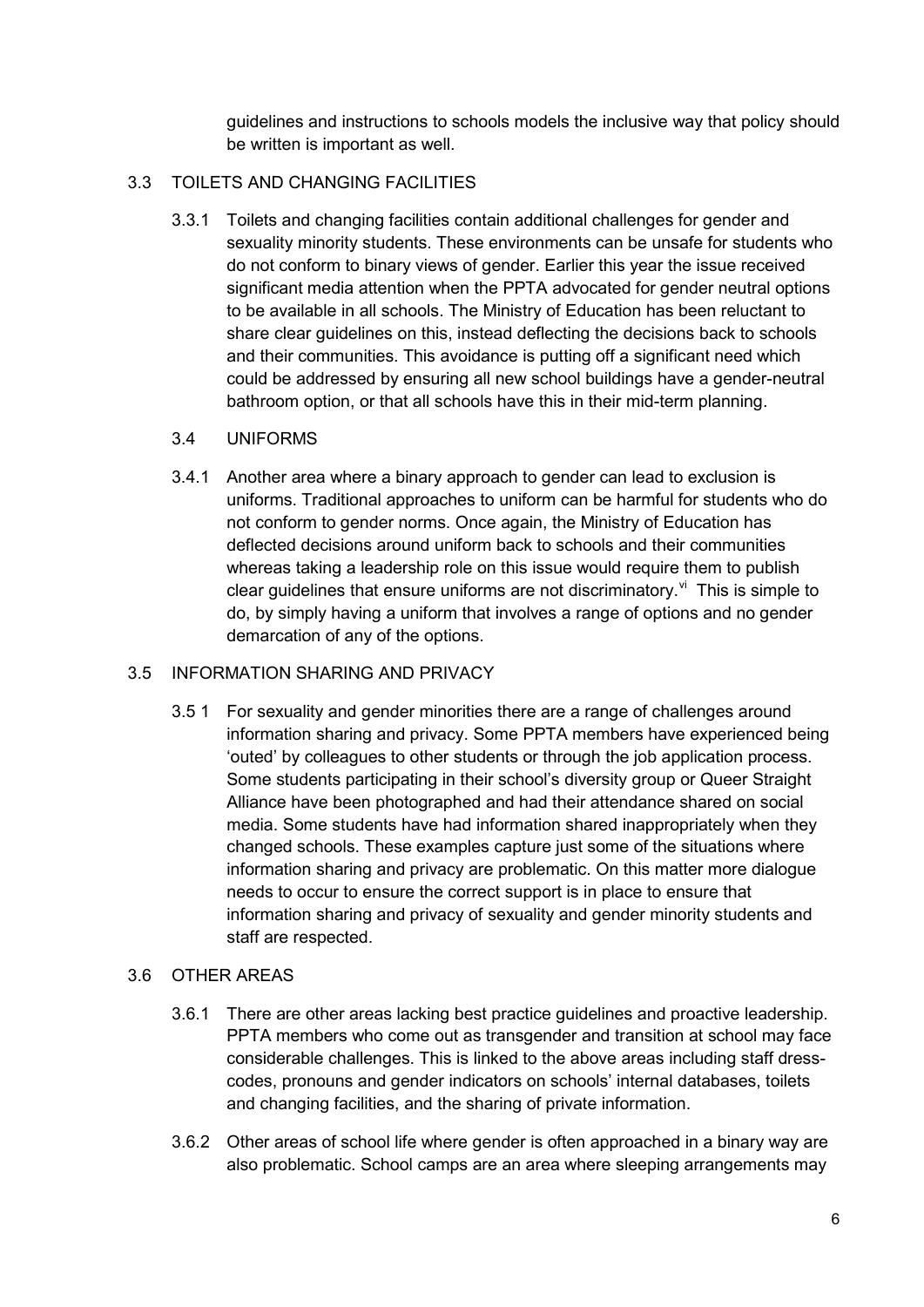be a challenge to students who do not follow gender norms. Any overnight trip is problematic if genders are segregated and there is no provision for students of diverse genders and sexualities. This can impact on both students and staff. It is important to interrogate the reasons for this segregation and consider alternative arrangements. This issue goes well beyond gender and sexuality as well, to socialisation. A male student may not identify as a sexuality or gender minority but might feel more comfortable being in the same room as female students, or vice-versa.

- 3.6.3 A vital component of addressing any of these areas is communication with community groups and agencies that work in this area. Organisations like RainbowYOUTH and InsideOUT have expertise and experience in navigating these areas and connections between schools and these relevant groups is important to ensure that informed decision making occurs. The government can support these groups by ensuring they are funded to provide these kind of services and be actively involved in supporting more inclusion in our schools.
- 3.6.4 For schools to provide environments where everyone is empowered to be themselves, it is clear that more guidance and leadership is required from the Ministry of Education. Schools need to be more equipped to be more inclusive of minority sexualities and genders and a proactive approach is vital to ensure our young akonga are able to achieve their full potential as learners. This paper implores the government to require the Ministry of Education to issue clear guidelines to schools on best practice for safe schools for sexuality and gender minority students.

# <span id="page-6-0"></span>**4. SEXUALITY EDUCATION GUIDELINES**

4.1 Released in 2015, this guide was written by the ministry to support effective sexuality education programmes and "to support the positive and holistic development and health of all students in New Zealand primary, intermediate, and secondary schools"[vii](#page-9-7). The guidelines go beyond the health classroom and affirm that sexuality education is the responsibility of the whole school community, and not just that of the health and physical education department. It also makes wider comments about neutrality: "School uniforms can reinforce gender norms, so schools may consider offering gender-neutral clothing choices when uniforms come up for review."Vill The guidelines are useful for schools to use as support for the implementation of safe and welcoming environments for sexuality and gender minorities. The PPTA will continue to endorse this document and ensure that the full implementation of these guidelines in all schools is achieved. At the same time, we would argue that they do not go far enough.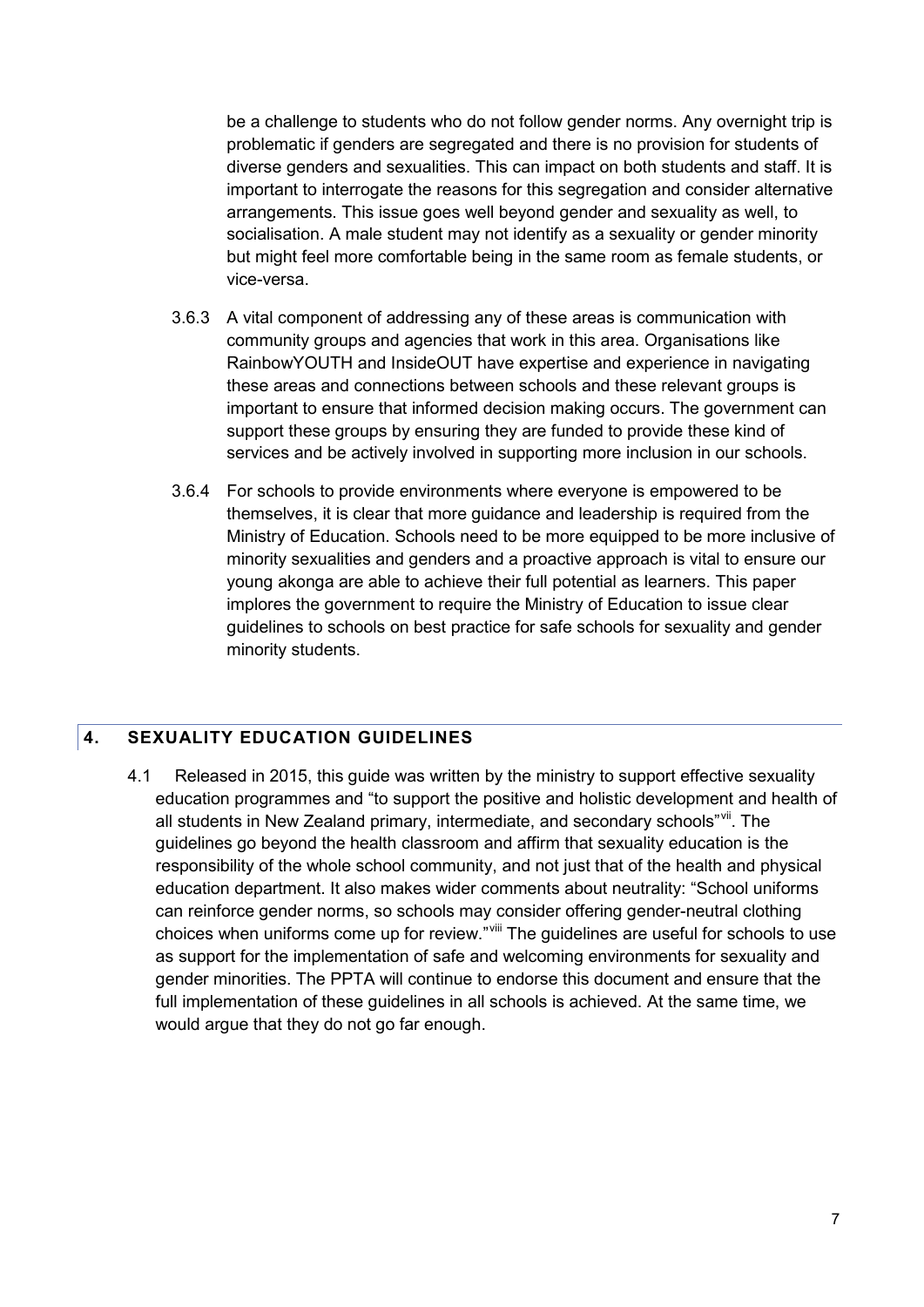#### <span id="page-7-0"></span>**5. RAINBOW STANDARD**

- 5.1 This paper proposes that the PPTA lead the way by implementing NZ Standard 8200:2015.
- 5.2 Rainbow-inclusive workplaces: A standard for gender and sexual diversity in employment, outlines the requirements to be met for organisations to be recognised as inclusive and safe workplaces for people of diverse sexual orientation and gender identity. International research shows that people from LGBTIQ+ communities still face discrimination and exclusion in the workforce; in recruitment, retention, training, and advancement opportunities. This is an infringement of human rights.<sup>[ix](#page-9-9)</sup>
- 5.3 For the PPTA to truly lead the field in this area, this paper proposes that it audits itself against this standard for an inclusive workplace. The audit of the PPTA as an organisation would not directly impact on the actions of any branches, but it would send a clear message that the PPTA is leading the way in this aspect of workplace safety and inclusion. The ripple effect to branches would be positive as the progress towards meeting the standard would raise awareness of the steps that any workplace can take.

# <span id="page-7-1"></span>**6. GENDER NEUTRALITY**

- 6.1 Earlier in the year when the PPTA released the updated *Affirming diversity of sexualities and gender identities in the school community' guidelines*, some media reports misrepresented the idea of gender neutrality. The implications are that many new to this discussion may not have fully understood the issues that were raised<sup>[x](#page-9-10)</sup>.
- 6.2 A gender neutral approach is all about giving our students choice and is by no means a challenge to either end of the gender spectrum. There is no challenge being made to anyone's right to identify as a man or a woman. It acknowledges however that for many of our students, a binary approach to gender is not inclusive and other options need to be presented so that every person feels emotionally and physically safe. The notion of choice aligns with other causes, such as cultural expressions of identity that can be repressed by uniform. Gender neutrality is all about providing the options so that all young people feel included and safe.

# <span id="page-7-2"></span>**7. DATA**

7.1 A range of data exists to support the discussion in this document. The Youth 2000 surveys run by the Adolescent Health Research Group from the University of Auckland, took place in 2001, 2007 and 2012, and have collected data on both-sex and same-sex attracted students.<sup>[xi](#page-9-11)</sup> They found: "between 2001 & 2012 there were some improvements. Fewer sexual minority students reported cigarette smoking and a greater proportion are 'out' in 2012. However, there have been no improvements in relation to depression, suicide attempts and bullying for sexual minority students." Xil The 2012 survey was the first year that data was collected on transgender students, and 3.7%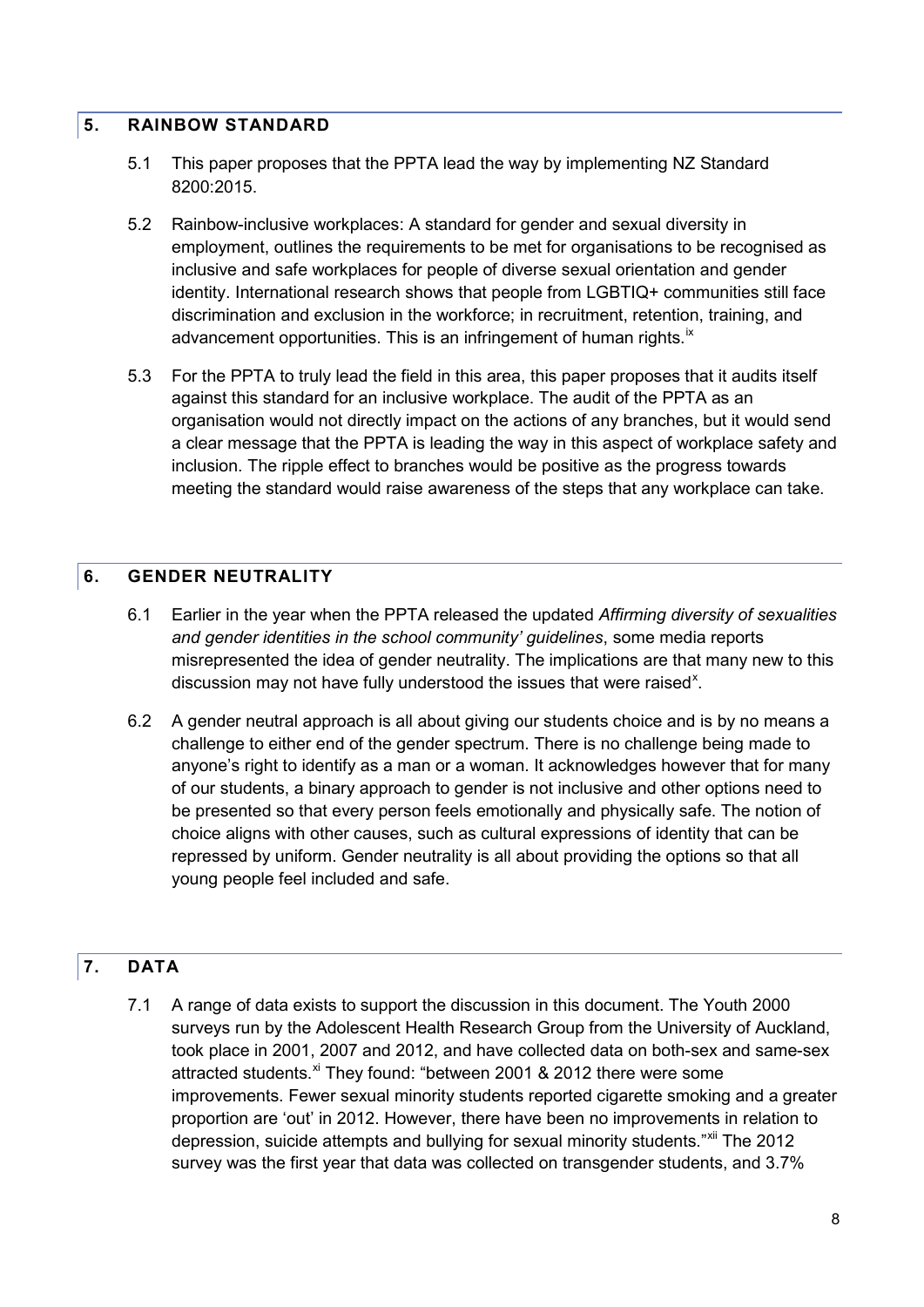reported being transgender or not sure of their gender. The data showed that these students were 4.5 times more likely to be bullied at school at least weekly than nontransgender students and five times more likely to report attempting suicide than nontransgender students.

- 7.2 In 2015 Ara Taiohi published Snapshot<sup>xiii</sup>, a report on the support sector for rainbow young people. The report identified strong practice in the sector, but under resourcing was a common trend, leading to an inability to address issues like culturally appropriate practice, increasing suicide rates, homelessness and absence of proper healthcare. The report noted that "There are no Ministry of Education level best practice guidelines for Rainbow education and no accountability for education environments to Rainbow young people".<sup>[xiv](#page-9-14)</sup>
- 7.3 Earlier this year the Programme for International Student Assessment (PISA) released their third volume on student wellbeing from data that was collected in 2015. $^{x}$  The report showed that 15 year old New Zealanders have the 2nd highest rate of bullying out of the 51 countries involved in the study. Other studies show this bullying rate disproportionately impacts sexuality and gender minority students in New Zealand.

# <span id="page-8-0"></span>**8. COLLECTIVE AGREEMENT GENDER BIAS**

8.1 The final proposal in this paper is to bring up to date the Secondary Teachers' Collective Agreement (STCA) section 6.3 Parental Provisions. The current agreement is outdated and uses gendered language that is discriminatory. Currently 6.3.2 specifies that the provisions are only accessible to "a female teacher". This excludes not only male teachers who are adopting (as a single parent or in a same-sex relationship) but also male identifying teachers who might find themselves pregnant. While the latter scenario is rare, it has happened a number of times now globally. In order to protect the rights of all PPTA members, this section needs to be updated to use gender neutral language as per the rest of the collective agreement. This is a human rights issue and it should be addressed as quickly as possible. The paper recommends that the executive consider a 2018 STCA claim to address this as a human rights and equity issue.